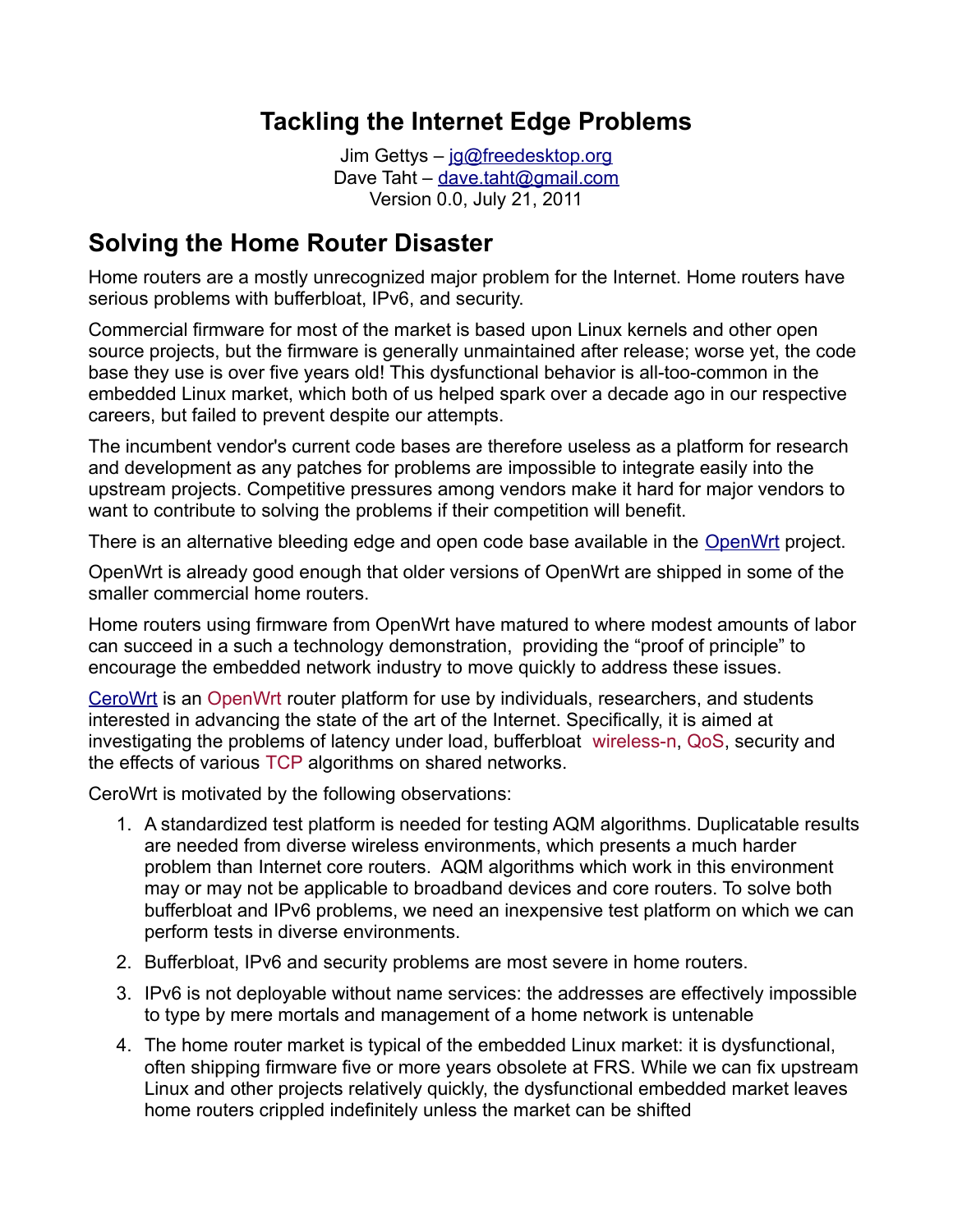- 5. A few of the smaller home network vendors already ship OpenWRT based products.
- 6. A existence proof of a home router working well will enable the ISP's to exert full pressure on the home router market; but without an existence proof, it is unlikely the market place will quickly provide one.
- 7. Security of home network devices is anywhere from poor to horrific; firmware is not updated once it is stable in a device, and then moulders until that hardware is retired, inviting attacks on the routers; we await the day the first major disaster occurs, but it is only a matter of time.
- 8. End users do not have any assurance of DNS lookup integrity: DNSSEC needs deployment all the way to the edge of the network

*In essence, this proposal is to augment the OpenWRT project to tackle the modern home router disaster, to take OpenWrt from a niche for wireless enthusiasts to a real proof of principle meeting the needs of researchers, and then the mass market, enabling rapid adoption of the needed solutions for IPv6, bufferbloat and security in the home router market.*

All work will be open source and be in and with the upstream projects to enable the existing home router industry to pick up improvements as rapidly as possible, whether or not they directly use the OpenWRT/CeroWrt code base. Fixes will be routinely pushed "upstream" to the key open source projects from which OpenWrt is derived: e.g. kernel.org, ISC bind, busybox, etc. Thus, even if vendors never directly use the results of CeroWrt, at least the results may eventually trickle into their firmware when they belatedly upgrade to new versions of those packages.

#### *Features*

CeroWrt is a OpenWrt build specifically tailored to meet the observations above, initially targeted for the Netgear WNDR3700v2, a modern dual radio 802.11n home router for which there is 100% open source Linux support, enabling debugging of all parts of the system. This router also has sufficient flash memory to lift some of the size constraints that have made some potential solutions difficult, such as using ISC's Bind, which already supports DNSsec, which dnsmasq does not..These routers are widely available for about \$130, putting them in reach of almost anyone, and we can expect the price point of such routers to drop. To be confident in solutions for bufferbloat and IPv6 both, we must build a large community of contributors, developers, researchers and users.

CeroWrt currently includes:

- Current Linux kernel (2.6.39), with additional TCP (westwood+, reno, veno, cubic, bic) and AQM algorithms (SFB, DRR) that are not normally enabled.
- Preliminary debloating of excessive buffering in the wired and wireless stacks
- A number of recent ECN fixes that have been pushed upstream into the latest Linux releases for testing. ECN is enabled in these routers.
- ISC Bind enables "plug and play" IPv6 naming and publication of names into the global DNS; plugging a named system into a home network should enable it's named access from anywhere, without any manual configuration or intervention from the user.
- ISC BIND to enable end-to-end name service integrity using DNSsec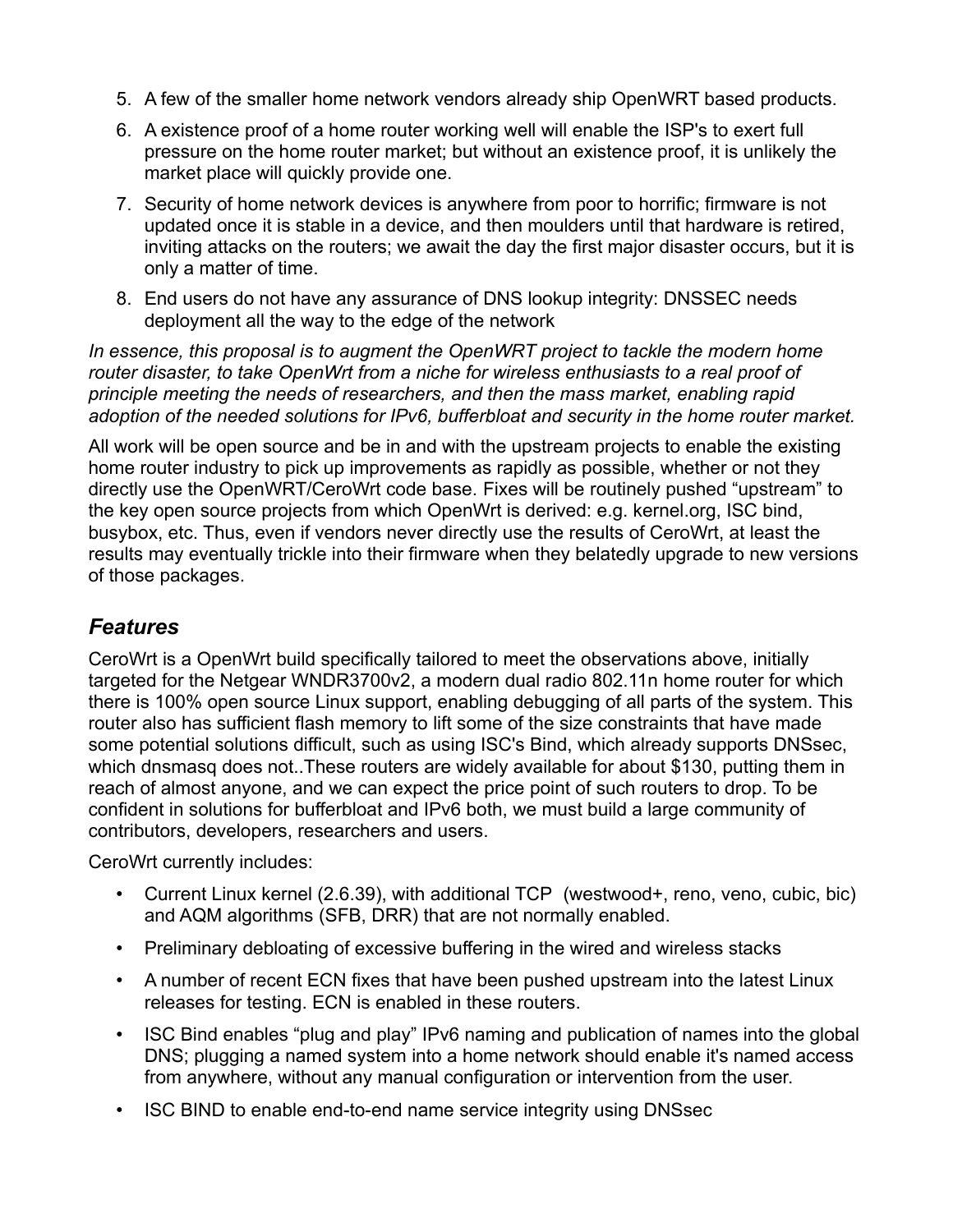- Extensive network test tools for debugging/instrumentation/benchmarking of home network behavior
- IPv6 support: 6to4 and 6in4 is available and 6to4 is enabled by default if a globally routable IP address is available.
- Web server (lighttpd) and polipo caching web proxy.
- Luci web interface

While the CeroWrt distribution has (just) been integrated to the point of demonstration, the work has only just begun. The integration was relatively easy: the reduction to near production use and widespread deployment and testing will be hard. Funding is needed to move the project along in the following areas:

- QA and systematic testing of the distribution
- Development of scripts and test tools for evaluating AQM algorithms such as SFB and RED Light has yet to begin; these will require extensive testing and validation before deployment. This testing must be made in real diverse environments. Asking everyone to "roll their own" router distribution is more work than most people can do; installing a prebuilt image onto standard hardware enables much wider testing.
- 3g and 4g support and testing via USB dongles; the problems here are both similar and different than 802.11, due to the technology similarities and differences.
- Appropriate classification and shaper scripts; Diffserv support in wireless and in the router to control marking of packets and interact properly with 802.11 QOS features
- DNSSEC requires having valid time for it to function: solving this "chicken and egg" problem is required to have DNSSEC enabled at all times.
- IPsec based VPN support, with support for two factor authentication
- The experiences of since January show that any code in the networking stack that has never been used or deployed has bugs. We've help fix multiple bugs in ECN present for a decade. There will be more...
- Wireless drivers themselves are problematic, attempting much too aggressive retransmission in the face of packet loss, increasing effective bloat
- Performance and feature work in general: any "proof of concept" router needs competitive performance and essential features found in existing commercial firmware to be seen as credible to exert market pressure. There are known and unknown problems in this area to be overcome.
- User interface work for DNS & DHCP, and for providing a "simple" flag in the Luci interface in general, to enable a larger user base and project. Most users should not be presented with all the ways you can tweak a home router, which is needed to meet the overall goal of the OpenWRT project, which includes enthusiasts in community networking with additional requirements that are beyond most users
- OpenWrt is already a package based system which allows for updating of devices in the field: however, its package system (opkg) does not as yet have support for digital signatures on those packages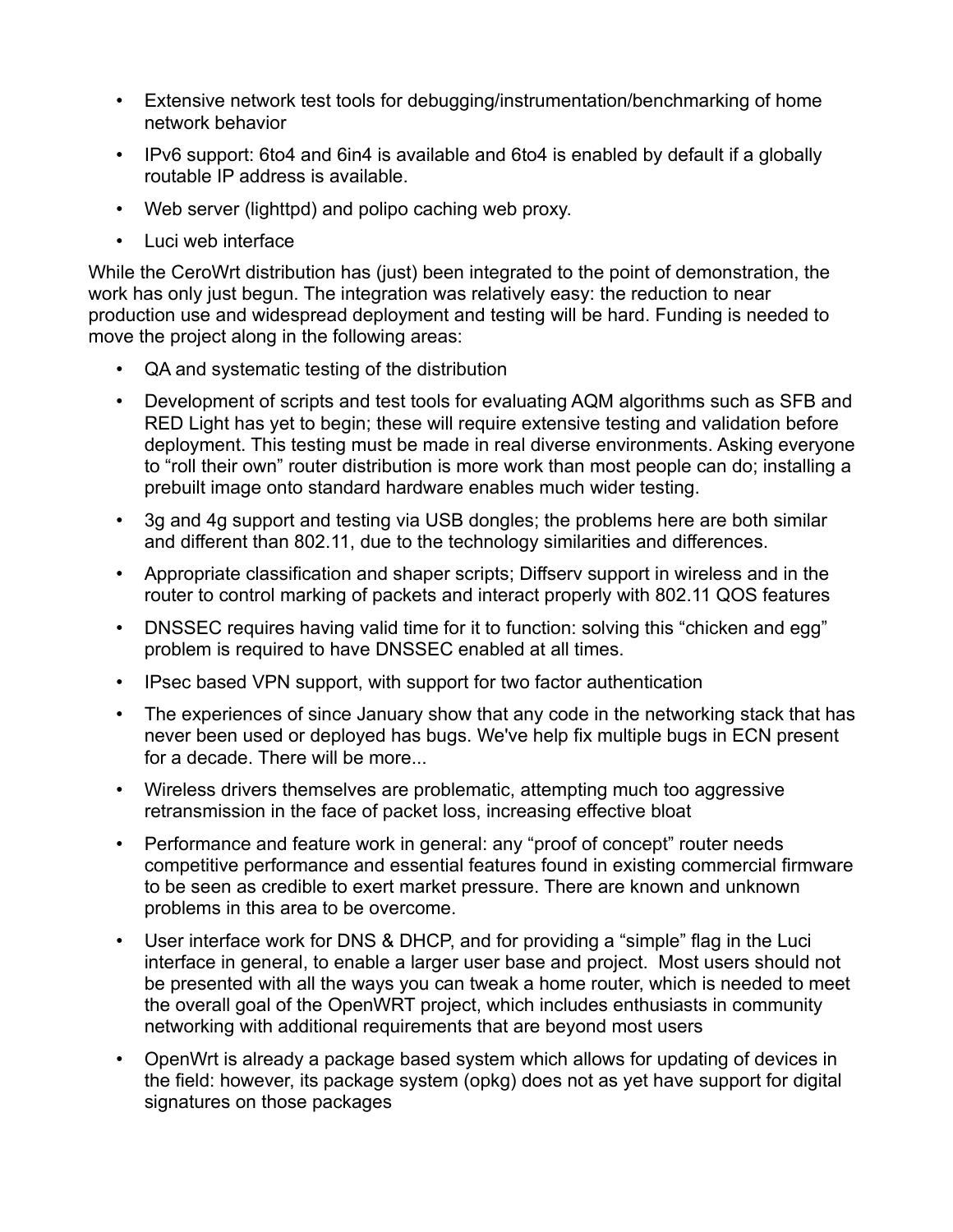• Over time, additional hardware devices will need support both for the base system IPv6 and bufferbloat work, but also to enable supporting a larger community of users

#### *Oversight and Organization*

The stakeholders include:

- The OpenWrt project
- ISOC?
- Funders (Google? Major ISP's?)
- Researchers, who need a platform for development in these areas
- Router vendors, if/when they choose to become involved
- The community of internet users

An advisory committee is needed to express the needs of these communities to the project.

The budget below is focused on the particular goals expressed above, and to provide the development infrastructure and framework to enable funding to be used wisely and rapidly to address the issues at hand. As in any open source project, constituencies desiring particular features beyond the immediate bufferbloat, security and IPv6 goals should provide sweat equity in the OpenWRT/CeroWRT project more than regarding this project as a consortium that is directed by its members.

Avoiding mission creep is necessary.

In addition to developing a platform capable of repeatable results there are multiple subprojects that can spin independently, the development of a testbed that can be built at scale, improvements to existing test tools, and the engagement with researchers and students in academia.

# **The Testbed Problem**

Van Jacobson notes that it's a huge gulf between minimum publishable unit and mass deployment. How do we get rigorous testing of AQM/ECN etc? With 802.11 driver and technology problems mixed in, this is non-trivial.

*Open source developers can't easily test at scale with many devices and multiple routers. Doing preperatory work at for testing at scale needs to get moving as it takes time to setup. We're nearly ready to start testing...*

Emulab may be an answer here: but they'll need to update their hardware and probably need some funding. If not Emulab, UNH IOL?

How do we get researcher's engaged on the issue? Who to talk to? I knew Jay Lepreau, but don't know any of the others? How to find someone to lead the testing charge? Funding for upgrade and someone to lead the testing effort?

How to spark such research? What meetings should CeroWrt get pitched to?

How to ensure the Linux community's involvement?